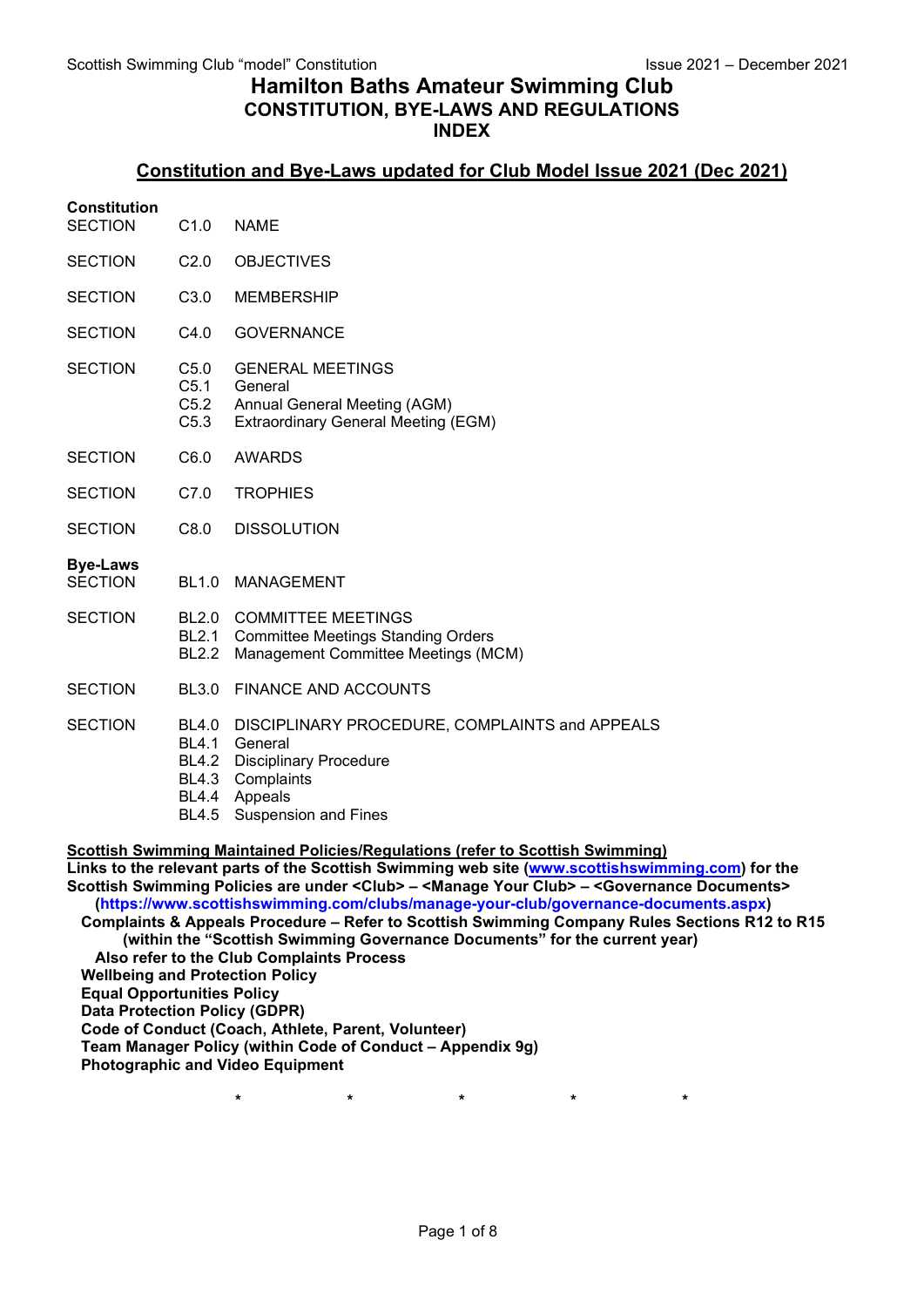# C1.0 NAME

C1.1 The Club shall be called Hamilton Baths Amateur Swimming Club (hereinafter referred to as the Club)

# C2.0 OBJECTIVES

- C2.1 The objectives of the Club shall be to:
	- a) Advance the public participation in Aquatic Sports in accordance with paragraph C2.1 of the SASA Constitution.

# C3.0 MEMBERSHIP

- C3.1 The membership shall consist of the following categories:
	- a) Adult Member
		- An Adult is an individual 16 years and over.
	- b) Junior Member A Junior is an individual 15 years or under (not as defined in Scottish Swimming Company Rule R4.5.6 which refers to Championship and Meets, Eligibility).
	- c) Life Member
	- d) Associate Member
- C3.2 Membership fees shall be as agreed at each Annual General Meeting.
- C3.2.1 The Membership fees of existing members (agreed at the AGM) shall become due on 1 March in each year and those of new members on the date of acceptance for membership. In order to assist members, payments may be made in a phased manner as determined by the Management Committee.
- C3.2.2 Members not renewing by 31 March will be deemed to be non-members and will be notified in writing accordingly.
- C3.2.3 Members may be excluded from taking part in any of the Club's activities unless their annual subscription payments and club fees are up to date.
- C3.3 All Club Members must be registered with the SASA in accordance with the categories defined in SASA Constitution C3.3.3.
- C3.4 All members joining the Club shall be deemed to accept the terms of this Constitution, the Club Bye-Laws and any Regulations adopted by the Club.
- C3.5 A member wishing to resign from the Club shall inform the Secretary in writing.
- C3.6 A Club member wishing to change their 1st or 2nd Claim Club must do so in accordance with Scottish Swimming Company Rule R5.2.
- C3.7 The Management Committee shall have the power to turn down an application for membership, provided they act in accordance with paragraph C3.7.1.
- C3.7.1 When an application for membership is turned down by the Management Committee, the applicant must be advised, in writing, of the reason and their right of appeal to Scottish Swimming.

# C4.0 GOVERNANCE

- C4.1 The Club, and it's members, shall be subject to and bound by, the Scottish Swimming Governance Documentation (SASA Constitution, Company Articles and Company Rules) and the appropriate SASA District Rules.
- C4.2 The Club shall comply with the Scottish Swimming Codes of Conduct, Ethics, and Wellbeing and Protection Policies.
- C4.3 The Club shall be governed by its Constitution, Bye-Laws and Regulations.
- C4.4 Amendments to the Constitution shall only be made at a General Meeting, provided at least a two thirds majority of those present and voting is secured.
- C4.5 Amendments to the Bye-Laws shall only be made at a General Meeting provided a simple majority of those present and voting is secured.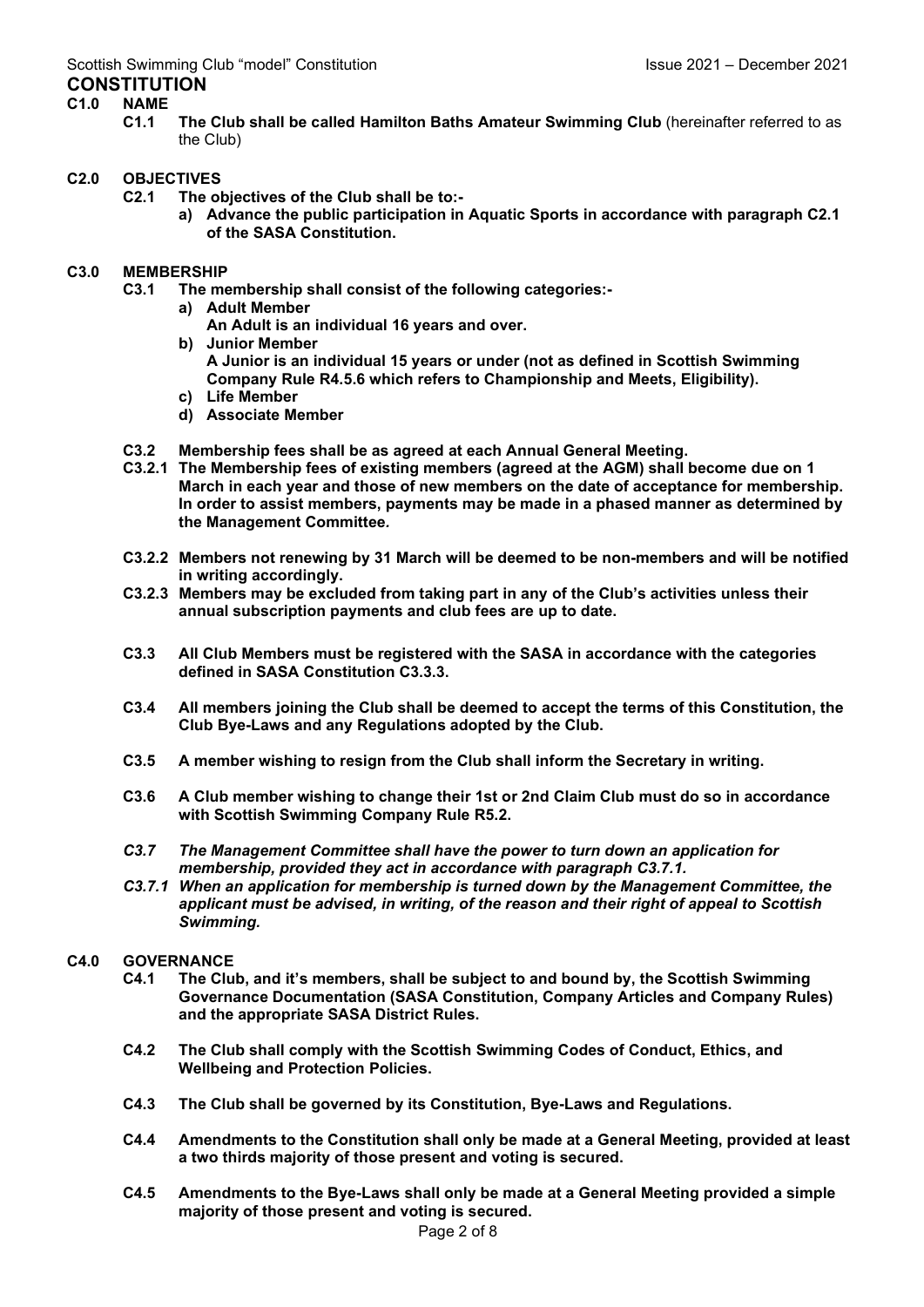C4.6 The Management Committee shall have the power to publish and enforce such Regulations as the Committee feels necessary to govern the activities of the Club.

## C5.0 MEETINGS

- C5.1 General
	- C5.1.1 Notices

At least 30 days notice and the Agenda shall be given to all Adult and Life Members of any General Meeting

C5.1.2 Attendance

All Adult and Life Members are entitled to attend, take part and vote unless specifically excluded from doing so by the Club's Constitution.

A Parent/Guardian, who is not a Club Member, is entitled to attend and take part on behalf of a Junior Member.

- C5.1.3 Voting
	- a) With the exception of changes to the Constitution, decisions put to a vote shall be resolved by simple majority at General Meetings.
	- b) Voting shall be by a show of hands unless decided otherwise by a majority of those attending the meeting.
- C5.1.4 Quorum

The quorum at General Meetings shall be two Officers of the Club plus five members eligible to vote.

- C5.1.5 Changes to the Constitution and Bye-Laws
	- a) A proposal to change the Constitution or Bye-Laws must be submitted in writing to the Secretary, signed by two members eligible to vote at a General Meeting.
- C5.1.6 Conduct of Business

The conduct of business shall be in accordance with Scottish Swimming Company Rules Section R16.

#### C5.2 Annual General Meeting (AGM)

- C5.2.1 The Club shall hold an AGM in the month of February.
- C5.2.2 The Secretary shall give notice not less than 30 days prior to the date of the AGM to all Adult and Life Members. The format of the notice shall be agreed by the Management Committee.
- C5.2.3 Not Used N/A Appended to the notice of intimation of an AGM shall be the Agenda, minutes of the last AGM, a note of the process governing alteration to the Constitution, Bye-Laws and nomination for the Management Committee.
- C5.2.4 Nominations for Officers of the Club and other members of the Management Committee shall be submitted in writing, signed by two Adult or Life Members and the nominee, to the Secretary no later than 20 January.
- C5.2.5 Proposed alterations to the Constitution and Bye-Laws, and notices of motion must be received by the Secretary not later than 20 January.
- C5.2.6 The Secretary shall arrange for all nominations and proposed alterations to governance to be circulated at least seven days before the meeting. The format of the circulation shall be agreed by the Management Committee.
- C5.2.7 The business for an AGM shall include:
	- a) Presidents Remarks
	- b) Apologies for Absence
	- c) Approval of minutes from previous AGM & matters arising.
	- d) Secretary Report
	- e) Financial Report
	- f) Swimming Head Coach Report
	- g) Proposed changes to Constitution
	- h) Proposed changes to Bye-Laws
	- i) Notices of Motion
	- j) Appointment of President & Vice President(s)
	- k) Election of Management Committee Members
	- l) Appointment of Auditors / Independent Examiners
	- m) Life Membership Awards
	- n) Other relevant business
- C5.3 Extraordinary General Meeting (EGM)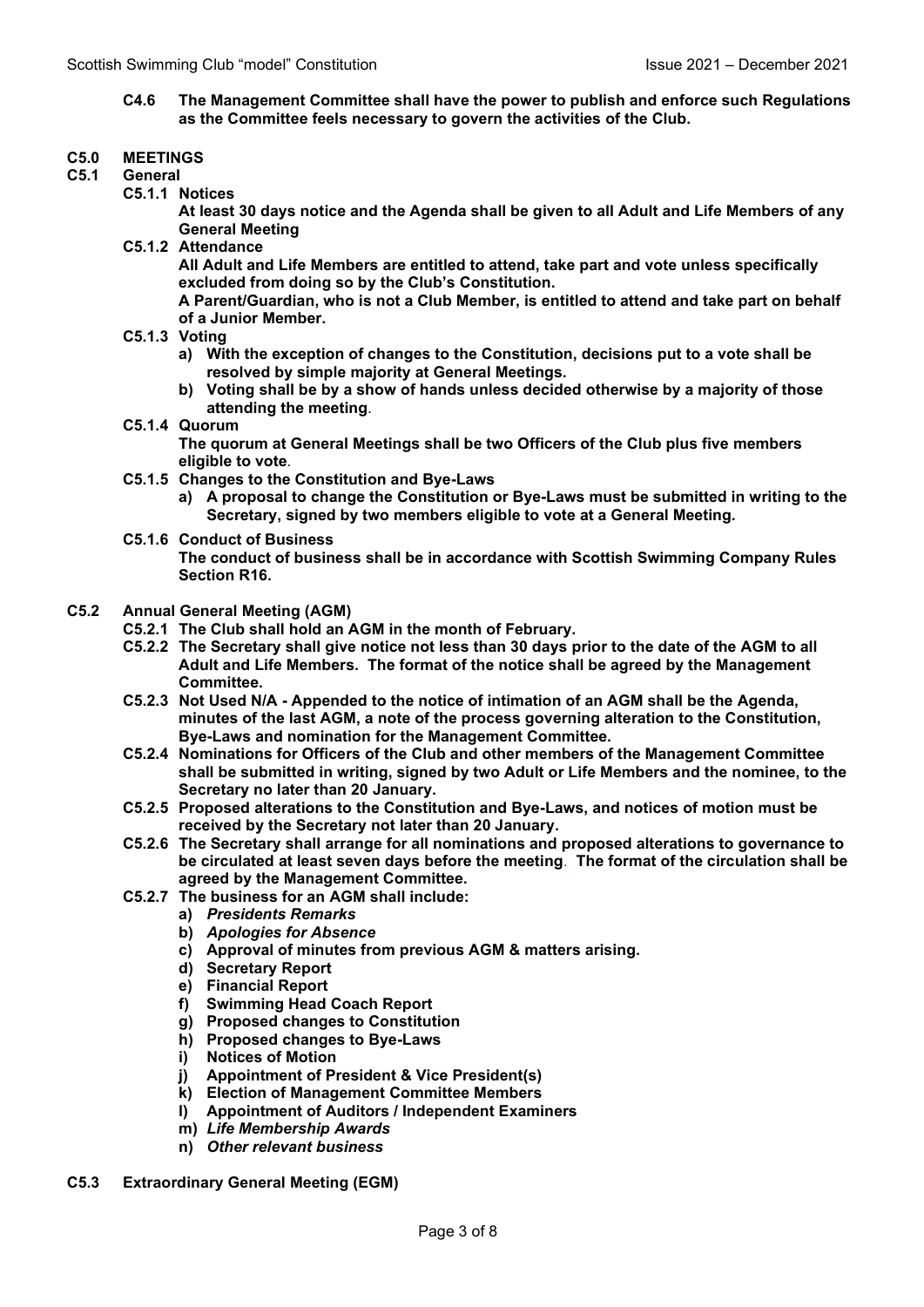## Scottish Swimming Club "model" Constitution Issue 2021 – December 2021

- C5.3.1 An EGM shall be called by an application in writing to the Secretary supported by at least fifteen Adult Members of the Club. The Management Committee shall have the power to call an EGM by decision of a simple majority of its members at a Management Committee Meeting.
- C5.3.2 The Secretary will give notice, in writing of all EGMs, stating the Agenda, to all Adult and Life Members at least 30 days prior to such meetings being held.
- C5.3.3 The order of Business for an EGM shall be:
	- a) President's Remarks
	- b) Apologies for Absence.
	- c) Business to be transacted of which due notice has been given.
- C5.3.4 No business shall be transacted at the EGM other than business of which due notice has been given.

### C6.0 AWARDS

- C6.1 Life Membership
	- C6.1.1 Life membership may be presented to person(s) who have given outstanding service, over many years, to the Club and shall be presented at the AGM or at any other time decreed suitable by the Management Committee.
	- C6.1.2 A recommendation for Life Membership may be made by any Adult or Life Member to the Secretary for submission to the Management Committee.
	- Full details of the nominee's service should be included with the recommendation. C6.1.3 In the event that a Life Membership should require to be removed from any recipient, the Management Committee will make the decision to rescind and notify the Member concerned.

## C7.0 TROPHIES

- C7.1 Not Used N/A All trophies belong to the Club in perpetuity and cannot be won outright.
- C7.2 Not Used N/A The Club Treasurer shall act as Trustee of Club Trophies.
- C7.3 Not Used N/A The winner of a Club trophy shall guarantee safe custody and return of the trophy when requested by the Management Committee.
- C7.4 Not Used N/A The Club shall be responsible for arranging and funding the engraving of the winners name on all Club trophies.

## C8.0 DISSOLUTION

- C8.1 In the event of the dissolution of the Club, any funds, property and other assets shall not be distributed amongst the members of the Club in any way whatsoever, but shall be applied towards the objectives of Scottish Swimming.
- C8.2 So long at three members agree to support the Club it cannot be dissolved.
	- \* \* \* \* \* \* \* \*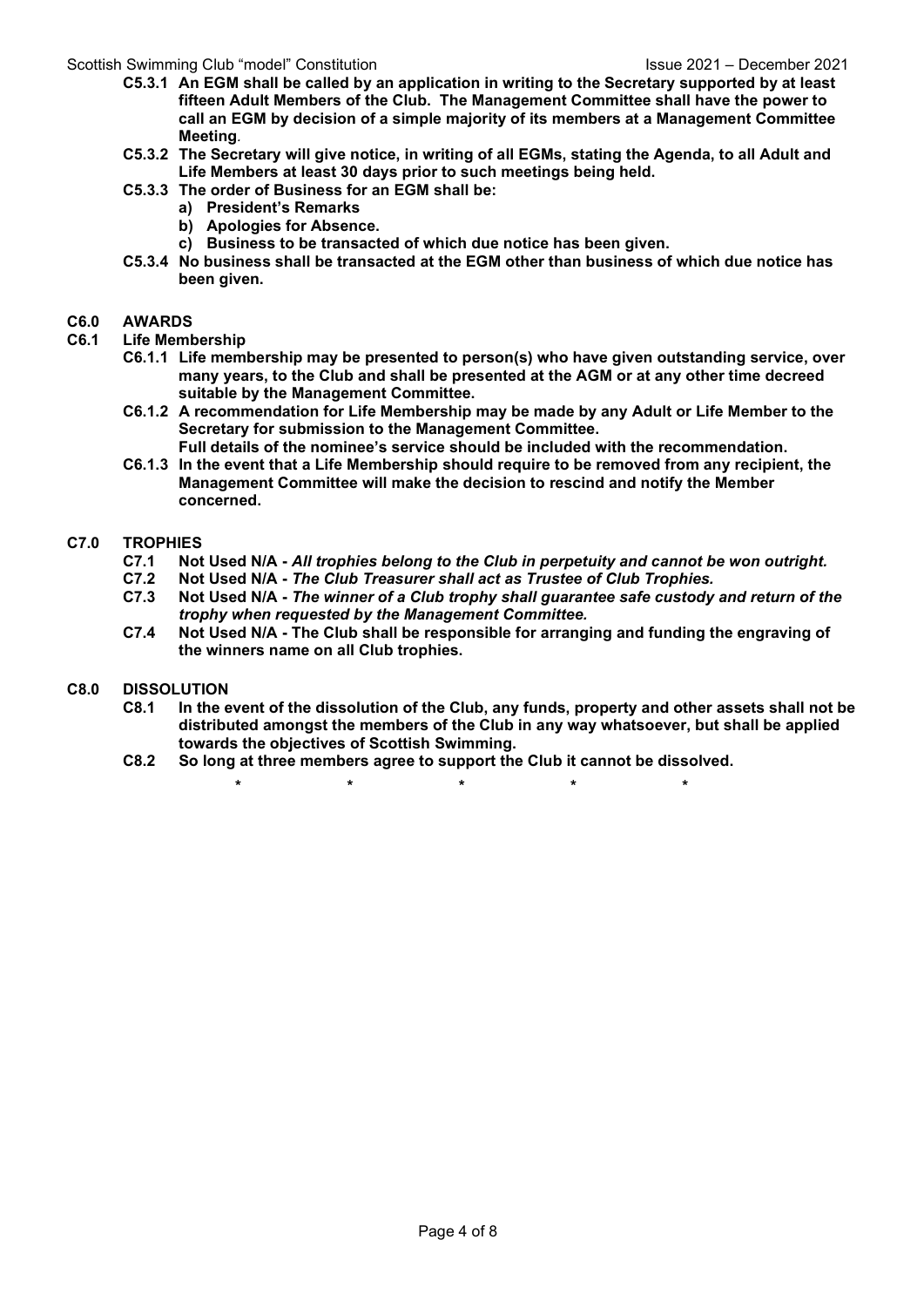### BL1.0 MANAGEMENT

- BL1.1 The affairs of the Club shall be conducted by a Management Committee which shall consist of the Officers of the Club plus six other Adult Committee Members and ex-officio members as set out in Bye-Law BL1.5.1. Adult Committee Members can be Adult or Life Members of the Club.
- BL1.2 The Officers of the Club, who shall be Honorary, shall consist of a President, Vice-President, Treasurer and Secretary who shall be elected at an AGM, as shall be the said Adult Committee Members.
- BL1.3 If the post of any Officer or Adult Committee Member should fall vacant after such an election, the Management Committee shall have the power to fill the vacancy.
- BL1.4 All Management Committee members shall be Adult or Life Members of the Club.
- BL1.5 Management Committee
- BL1.5.1 The ex-officio members of the Management Committee may consist of Assistant Secretary, Meet Secretary, the Squad Coaches, Club Boy Captain and Club Girl Captain.
- BL1.5.2 The term of office for President, Vice President, Secretary and Treasurer shall be two years.
- BL1.5.3 The term of office for the Adult Committee Members shall be two years.
- BL1.5.4 The Assistant Secretary and Meet Secretary shall be elected for a term of two years.
- 
- BL1.5.5 Retiring members of the Management Committee may offer themselves for re-election.<br>BL1.5.6 The Club Boy Captain and Club Girl Captain shall be appointed for one year. BL1.5.6 The Club Boy Captain and Club Girl Captain shall be appointed for one year.<br>BL1.5.7 Management Committee members co-opted by the committee shall be subjee
- Management Committee members co-opted by the committee shall be subject to endorsement at the first EGM or AGM thereafter.
- BL1.5.8 The Management Committee shall be responsible for:
	- a) Running the day to day management and affairs of the Club.
	- b) The organisation and control of all members during Club hours.
	- c) The appointment of coaches and instructors.
	- d) The selection of members to represent the Club in collaboration with the Head Coach.
	- e) The organisation of swimming activities as may be requested by other bodies.
	- f) Appointing the Boy and Girl Captains in March each year.
	- g) Considering and approving or otherwise nominations for Life Membership of the Club.
- BL1.5.9 The Management Committee shall appoint such sub-committees as may be considered necessary.
- BL1.5.10 The Management Committee shall appoint at least one Wellbeing and Protection Officer (WPO) in accordance with section C10.6 of the SASA Constitution.
- BL1.5.11 The Head Coach is a statutory member of the Management Committee with full voting rights equal to other members of the Management Committee.
- BL1.2.12 The Head Coach in consultation with the Committee will publish the Rules for Club Championships each year.

#### BL2.0 COMMITTEE MEETINGS

- BL2.1 Committee Meetings Standing Orders
	- BL2.1.1 At all meetings, if a quorum is present, the Chair shall be taken not later than fifteen minutes after the appointed time of the meeting.
	- BL2.1.2 All Members when called to order at any meeting or gathering of the Club and not complying to the "rule of order" shall be expelled from the meeting.
	- BL2.1.3 The Chair at all meetings of the Club shall be the President In the absence of the President, the Vice President shall substitute. In the absence of the President and Vice President, those in attendance shall appoint a substitute.
	- BL2.1.4 In the event of equality of votes in any resolution before the meeting which requires a choice to be made for the continued good governance of the Club, the Chair of a meeting shall have a second or casting vote.
	- BL2.1.5 The Chair of a meeting shall be the sole judge of questions of order and interpreter of the "rules" governing the Club.
	- BL2.1.6 A meeting must keep a record, in writing, of every decision taken by the meeting. The general rule is that any decision made by the meeting must be either a unanimous decision or a majority decision.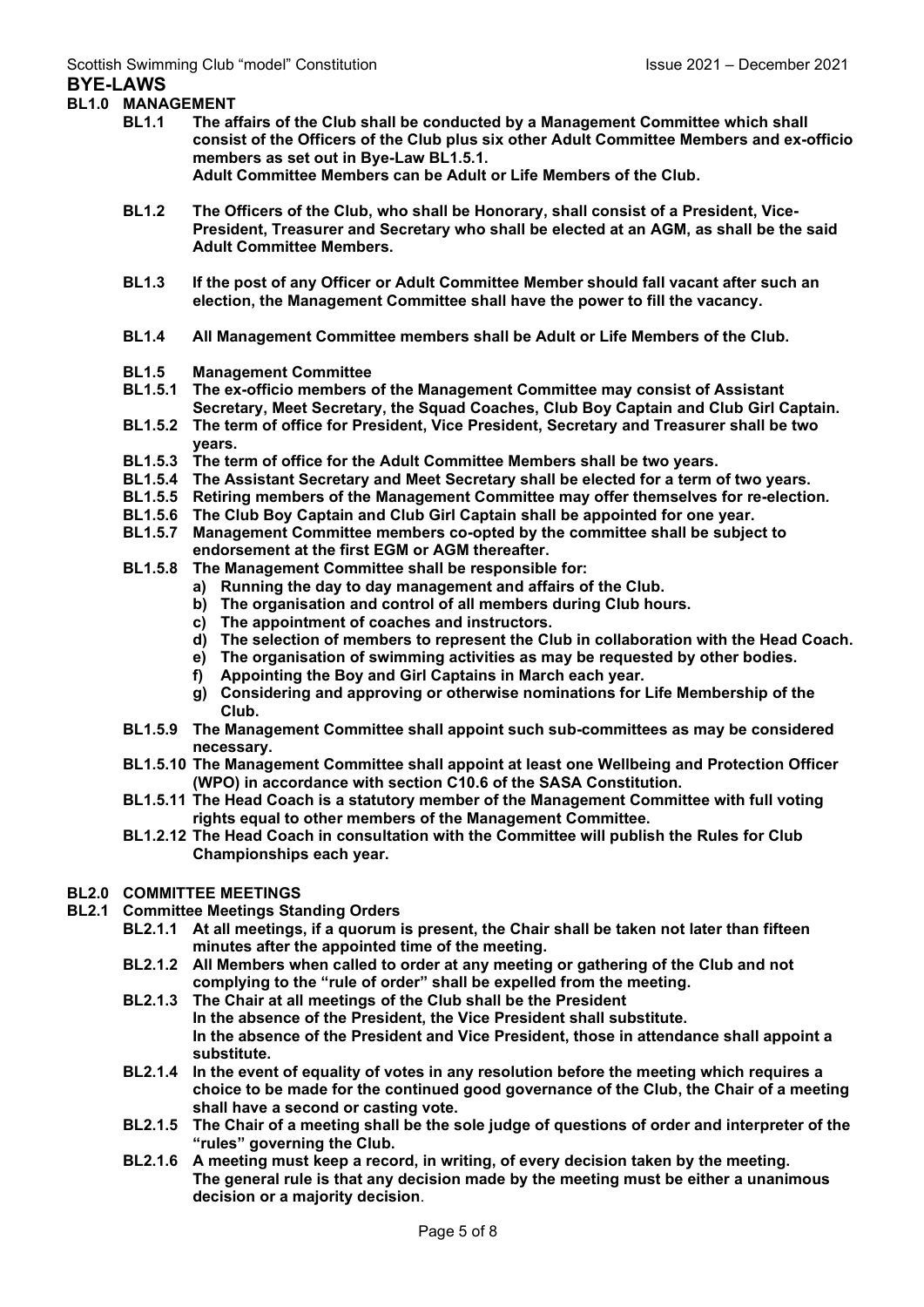### Scottish Swimming Club "model" Constitution Issue 2021 – December 2021

- BL2.1.7 The minutes of all meetings will be circulated to Adult and Life Members.
- BL2.1.8 A person is able to exercise the right to speak and vote at a meeting when:
	- a) that person is able to communicate and vote, during the meeting, on the business of the meeting; and
		- b) that person's vote can be taken into account in determining whether or not such motions are passed at the same time as the votes of all other persons attending the meeting.
- BL2.1.9 A meeting need not be held in any particular place and the meeting may be held without any number of those participating in the meeting being together at the same place. In determining attendance at a meeting, it is immaterial whether any two or more persons attending it are in the same place as each other.
- BL2.2 Management Committee Meetings (MCM)
	- BL2.2.1 The club shall hold MCMs no less frequently than every three months.
		- BL2.2.2 A MCM shall be called by the Secretary when there is business to transact or on request of an Officer of the Club or by an application in writing by at least seven Adult or Life Members of the Club.
		- BL2.2.3 A quorum for MCMs shall be at least one Officer of the Club and five Committee members.
		- BL2.2.4 The business of the meeting shall be enacted in accordance with Section BL2.1.
		- BL2.2.5 The Secretary will give Notice of the date, time and venue of each committee meeting at least 7 (seven) days prior to the meeting. The format of the notice shall be agreed by the Management Committee.
		- BL2.2.6 Adult or Life Members who are not members of the Committee, may attend, but may only participate with the agreement of the Chair.
		- BL2.2.7 All, except ex-officio members shall have a deliberative vote.
		- BL2.2.8 No decision of the Committee may be altered or revoked without 14 (fourteen) days prior notice of intent, in writing, being given to the Secretary.

## BL3.0 FINANCE & ACCOUNTS

- BL3.1 The financial year shall run from 1 January to 31 December each year.
- BL3.2 The Treasurer shall be responsible for the preparation of Annual Accounts of the Club.
- BL3.3 The Accounts shall be audited/examined by an independent person(s) elected annually at the AGM.
- BL3.4 All invoices / expenses received by the club should be signed off by an Officer of the Club before being processed by the Treasurer. All cheques drawn against the Club's funds shall be signed by a minimum of two Officers of the Club. When payments are required to be made by direct Bank transfer the Treasurer shall obtain e-mail/written agreement from the President or another Officer of the Club prior to making an electronic payment.
- BL3.5 The Management committee can enter into contracts and/or partnerships, on behalf of the Club, provided each proposal is fully discussed at and recorded in the minutes of a quorate committee meeting prior to the commitment being made.
- BL3.6 As an unincorporated organisation the responsibility for the financial liabilities of the club shall normally be dependent on who was responsible for the liability. (Interpretation

As an unincorporated association the members are liable for the debts of the club on a "joint and several" basis. Determining which members are liable is usually considered on a case by case basis, and will depend on how the relevant decision that resulted in the liability has been made.

For example, if a decision was made by the members at a general meeting then it might be all members of the club who are liable, or it might be all of the committee, or one or more persons (whether office-bearers or not) who assumed the responsibility for taking a particular decision.

Further, if a member of the club's committee acts ultra vires or out with the club's constitution then they may have personal liability.)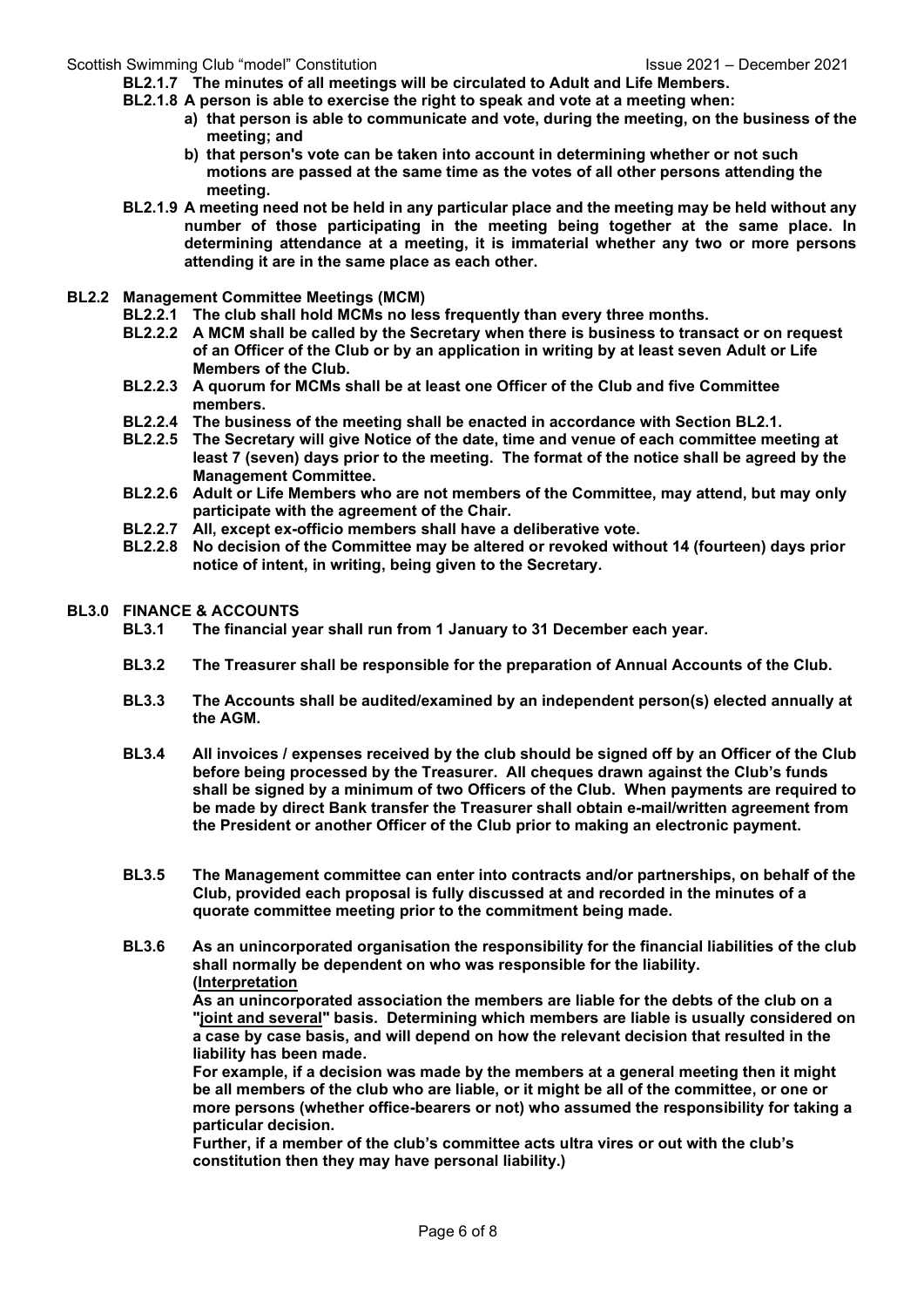Scottish Swimming Club "model" Constitution Issue 2021 – December 2021

- BL3.7 Any surplus of the Club's income will be re-invested in the Club and not distributed to its members by way of dividend, distribution, bonus, honoraria or otherwise by way of profit.
- BL3.8 The Treasurer shall arrange for the Auditor/Independent Examiner to examine and certify the accounts and balance sheet before presentation of a certified summary to the AGM.
- BL3.9 The Treasurer shall submit a budget, to the last meeting of the Management Committee prior to the AGM, for the following financial year.
- BL3.10 The Treasurer shall submit a financial statement to the Management Committee no less frequently than every six months.
- BL3.11 All outgoing payments shall be made by cheque or direct Bank transfer duly authorised in accordance with paragraph BL3.4.
- BL4.0 DISCIPLINARY PROCEDURE, COMPLAINTS and APPEALS

#### BL4.1 General

- BL4.1.1 All complaints and appeals, except for doping, wellbeing or protection, or alleged criminal offences, shall be dealt with in accordance with Sections BL4.2, BL4.3 and BL4.4.
- BL4.1.2 Complaints involving doping should be referred to British Swimming as Per Scottish Swimming Company Rule R13.1.3.
- BL4.1.3 Complaints involving, wellbeing or protection, or other criminal offences shall be referred to Scottish Swimming within 48 hours, in accordance with Scottish Swimming Company Rule R13.2.1.
- BL4.2 Disciplinary Procedure
	- BL4.2.1 In the event that the behaviour of a swimmer, member of the coaching team or Management Group or a parent volunteer contravenes the Club's codes of conduct, the following action will be taken.
	- BL4.2.2 The President, or a deputising club official, will conduct an investigation into the alleged breach of the Club's codes of conduct as they see fit and all persons and parties shall cooperate fully with the same. Failure to co-operate may amount to misconduct.
	- BL4.2.3 The Investigating Club Official shall thereafter be entitled at any time to decide to:
		- a) Apply a sanction to the person(s) being investigated
		- b) Refer the matter to a Club Complaint panel
		- c) Take no further action
		- d) Pursue an alternative resolution, which may include Mediation, Arbitration or Conciliation.
	- BL4.2.4 The Club will keep a record of each stage of the disciplinary process.

## BL4.3 Complaints

- BL4.3.1 A complaint, which is a formal expression of dissatisfaction or allegation of unfair practice in connection with aquatic sports as governed by Scottish Swimming, can be made by:
	- a) Any member of the Club
	- b) A parent or guardian on behalf of a Junior member as defined in paragraph C3.1(b)
	- c) A parent or guardian on behalf of a Member classified as a Vulnerable Person, defined as a person who lacks sufficient capacity to present a complaint by themselves.
	- d) Any Individual
- BL4.3.2 A complaint must be made in accordance with Scottish Swimming Company Rules Sections R12 to R15.

#### BL4.4 Appeals

- BL4.4.1 An appeal may be made against decisions taken by the Club in respect to the outcome of a submitted complaint or against decisions taken by a National Complaints Committee.
- BL4.4.2 An appeal must be made in accordance with Scottish Swimming Company Rules Sections R12 to R15.
- BL4.5 Suspensions and Fines
	- BL4.5.1 The Management Committee may take action (e.g. fine, suspend or cancel membership) against any Club Member proved guilty of conduct or breach of the Constitution, Byelaws, Regulations which is detrimental to the interests or aims of the Club or for acting in such a manner as to bring disrepute to the Club. Such action shall only be taken if the